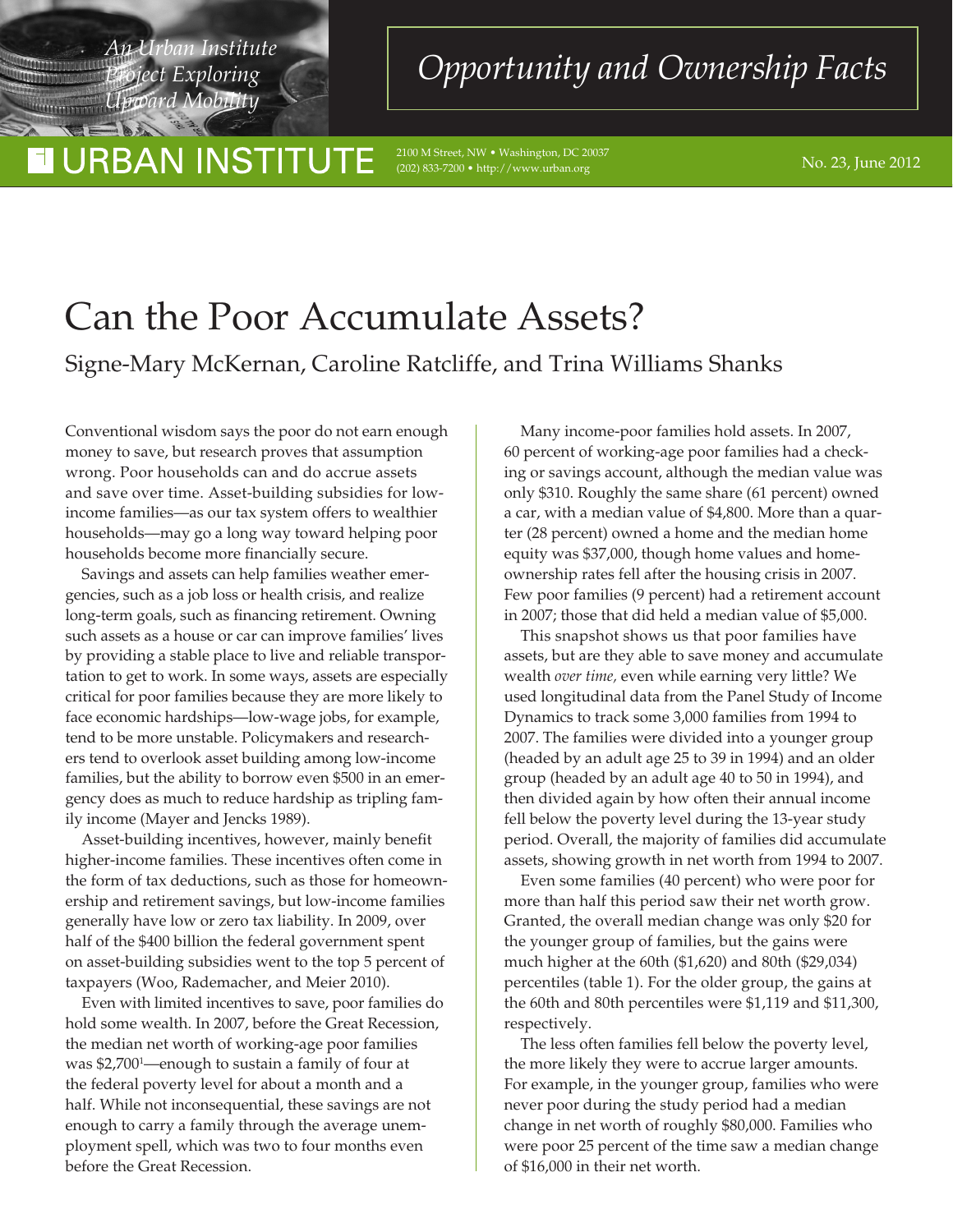|                                        |             |               |                  | <b>Holdings by Percentile</b> |           |           |  |
|----------------------------------------|-------------|---------------|------------------|-------------------------------|-----------|-----------|--|
| <b>Years poor</b>                      | <b>Mean</b> | <b>Median</b> | 20 <sub>th</sub> | 40th                          | 60th      | 80th      |  |
| Families with Heads Ages 25-39 in 1994 |             |               |                  |                               |           |           |  |
| Percent of years poor                  |             |               |                  |                               |           |           |  |
| None                                   | \$260,574   | \$80,046      | $-$ \$1,079      | \$46,395                      | \$126,105 | \$341,581 |  |
| 1-25 percent                           | \$298,232   | \$15,821      | $-$ \$18,029     | \$3,049                       | \$37,532  | \$134,893 |  |
| 26-50 percent                          | \$26,399    | \$2,609       | $-$7,027$        | \$0                           | \$15,260  | \$62,460  |  |
| 51 percent or more                     | \$9,180     | \$20          | $-$ \$2,000      | \$0                           | \$1,620   | \$29,034  |  |
| All households                         | \$225,266   | \$43,784      | $-$ \$3,694      | \$16,238                      | \$77,580  | \$249,268 |  |
| Families with Heads Ages 40-50 in 1994 |             |               |                  |                               |           |           |  |
| Percent of years poor                  |             |               |                  |                               |           |           |  |
| None                                   | \$376,190   | \$101,906     | $-$10,290$       | \$48,499                      | \$169,860 | \$456,357 |  |
| 1–25 percent                           | \$156,459   | \$23,019      | $-$ \$41,419     | \$320                         | \$40,206  | \$201,188 |  |
| 26-50 percent                          | \$223,497   | \$3,607       | $-$ \$11,827     | $-$ \$404                     | \$13,185  | \$46,313  |  |
| 51 percent or more                     | \$7,012     | \$0           | $-$ \$6,856      | \$0                           | \$1,119   | \$11,300  |  |
| All households                         | \$319,348   | \$60,647      | $-$ \$13,816     | \$24,128                      | \$12,723  | \$364,711 |  |

*TABLE 1. Change in Net Worth between 1994 and 2007 by Poverty Duration*

*Source:* Authors' tablulations using the 1994 and 2007 PSID.

*Notes:* All dollars in 2007 dollars. The sample includes 1,876 families whose head was 25 to 39 years old in 1994. Among these families, 1,244 were poor for 0 years, 313 were poor for 1–25 percent of the years, 126 were poor for 26–50 percent of the years, and 193 were poor for more than 50 percent of the years. The sample also includes 1,168 families whose head was 40 to 50 years old in 1994. Among these families, 896 were poor for 0 years, 148 were poor for 1–25 percent of the years, 55 were poor for 26–50 percent of the years, and 69 were poor for more than 50 percent of the years.

We also examined how often low-income, assetpoor families improved their financial situation over time. Using the same survey, we followed families headed by adults age 25 to 39 in 1989 that were low income and asset poor from 1989 to 1995.2 We looked at the same families 12 years later from 2001 to 2007 and found that most had improved their status. About 20 percent were no longer low income or asset poor, 23 percent were still low-income but no longer asset poor, and 13 percent were still asset poor but no longer low income (table 2). In total, 44 percent saved enough to escape asset poverty.

*TABLE 2. Change in Income and Asset Status from 1989–95 to 2001–07, Low-Income and Asset-Poor Families in 1989–95*

|                          | Asset Status in 2001-07 |                          |              |  |  |  |  |
|--------------------------|-------------------------|--------------------------|--------------|--|--|--|--|
|                          | Asset poor              | <b>Not asset</b><br>poor | <b>Total</b> |  |  |  |  |
| Income status in 2001-07 |                         |                          |              |  |  |  |  |
| Low income               | 43.2%                   | 23.3%                    | 66.5%        |  |  |  |  |
| Not low income           | 13.1%                   | 20.4%                    | 33.5%        |  |  |  |  |
| Total                    | 56.3%                   | 43.7%                    | 100.0%       |  |  |  |  |

*Source:* Authors' tablulations using the PSID (1989–95, 2001, 2003, 2005, and 2007). *Notes:* Includes 233 families with heads ages 25 to 39 in 1989. A family is defined as low income if their average income is below 200 percent of the poverty threshold during the relevant time period (1989–95, 2001–07). A family is defined as asset poor if their average net worth is not enough for them to live at the poverty threshold for 3 months during the relevant time period (1989–95, 2001–07).

Overall, these results show that low-income families do manage to save over time, even though the chronically poor save only a little.

The United States has experimented with assetbuilding policies and programs for low-income families, mostly through matched savings accounts, such as individual development accounts for specific investments. Evaluations show that low-income families do save using these programs, but it's unclear whether the savings are new savings or shifted assets.

Savings programs that reach out to families at tax time have shown promising results by capitalizing on a moment when many low-income households receive a substantial tax refund. New York City's \$aveNYC Account pilot project gave tax filers a 50 percent match on dollars saved, so long as the money stayed in a savings account for one year. Even very lowincome people saved money through \$aveNYC (New York City Department of Consumer Affairs 2009). Participants' average income was \$15,530 and nearly a third did not have a bank account. On average, they saved \$387 with \$aveNYC, with 38 percent saving \$500 or more. At the end of the year, 76 percent of the accounts were still open and eligible for the match. A similar pilot project in St. Louis, Missouri, found that low- and middle-income neighborhood residents were more likely to save in an IRA when offered a financial match at tax time.